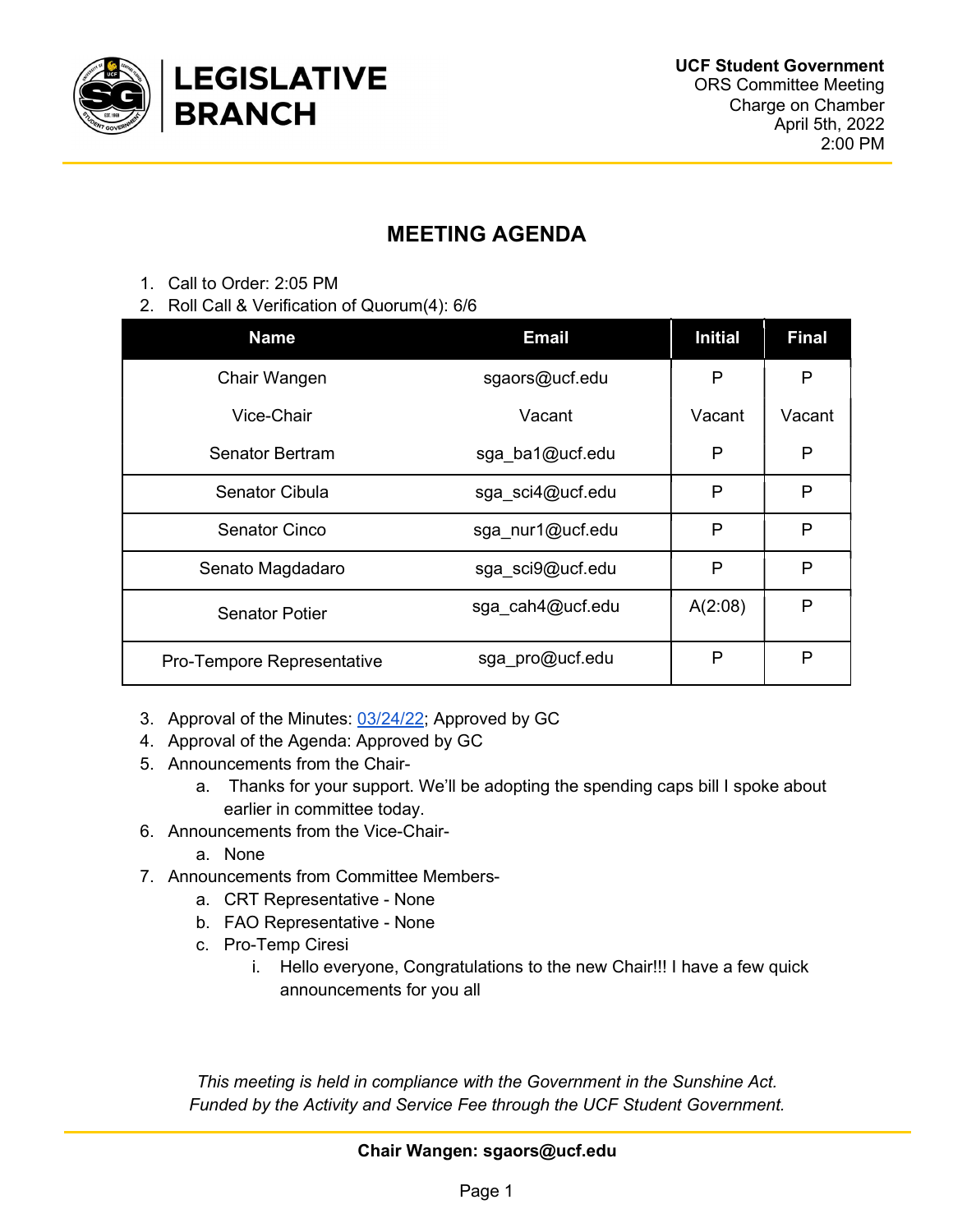

- ii. Applications for the deputy positions are open. The process for applying is to email me a copy of your resume and goal sheet to email by Friday, April 8th at 5pm. Interviews will take place next week
- iii. Here are my Office hours for this week only. I will have a set recurring schedule after all the Committee Meeting times have been confirmed.
	- 1. Monday: 8-10am (Virtual), 11am-5pm (On Campus)
	- 2. Tuesday: 11am-5pm (On Campus)
	- 3. Wednesday: 8am-5pm (Virtual Only)
	- 4. Thursday: 1-3pm (On Campus)
	- 5. Friday: 11am-4pm (Virtual Only)
- iv. New Leadership
	- 1. Please begin setting your meeting time for the semester in your group me's they will be due this Thursday by 5pm
	- 2. Please schedule a 1:1 with me
	- 3. Vice-Chair Elections will be held at the next committee meetings
- v. Link to sign up for 1:1, they will be hybrid. https://calendly.com/protemp/30min
- vi. If you're submitting legislation to be seen on first reading Thursday, it is due to me by 5pm Wednesday.
- vii. Please email or Group me if you have any questions!
- 8. Announcements from Non-Committee Members
	- a. Speaker Kehoe
		- i. Congrats Chair Wangen!
			- 1. Senate Exec will be meeting this week
			- 2. Name Tag
		- ii. Legislative Assistant applications are now open! Please refer to your email for details. Applications close Friday at noon
		- iii. Anyone for The Pledge of Allegiance? National Anthem?
	- b. Brodie
		- i. Welcome/Congrats
		- ii. Probation policy
- 9. Old Business
	- a. Post Funding Reviews
		- i. None
	- b. Verification of Purchase Forms
		- i. None

This meeting is held in compliance with the Government in the Sunshine Act. Funded by the Activity and Service Fee through the UCF Student Government.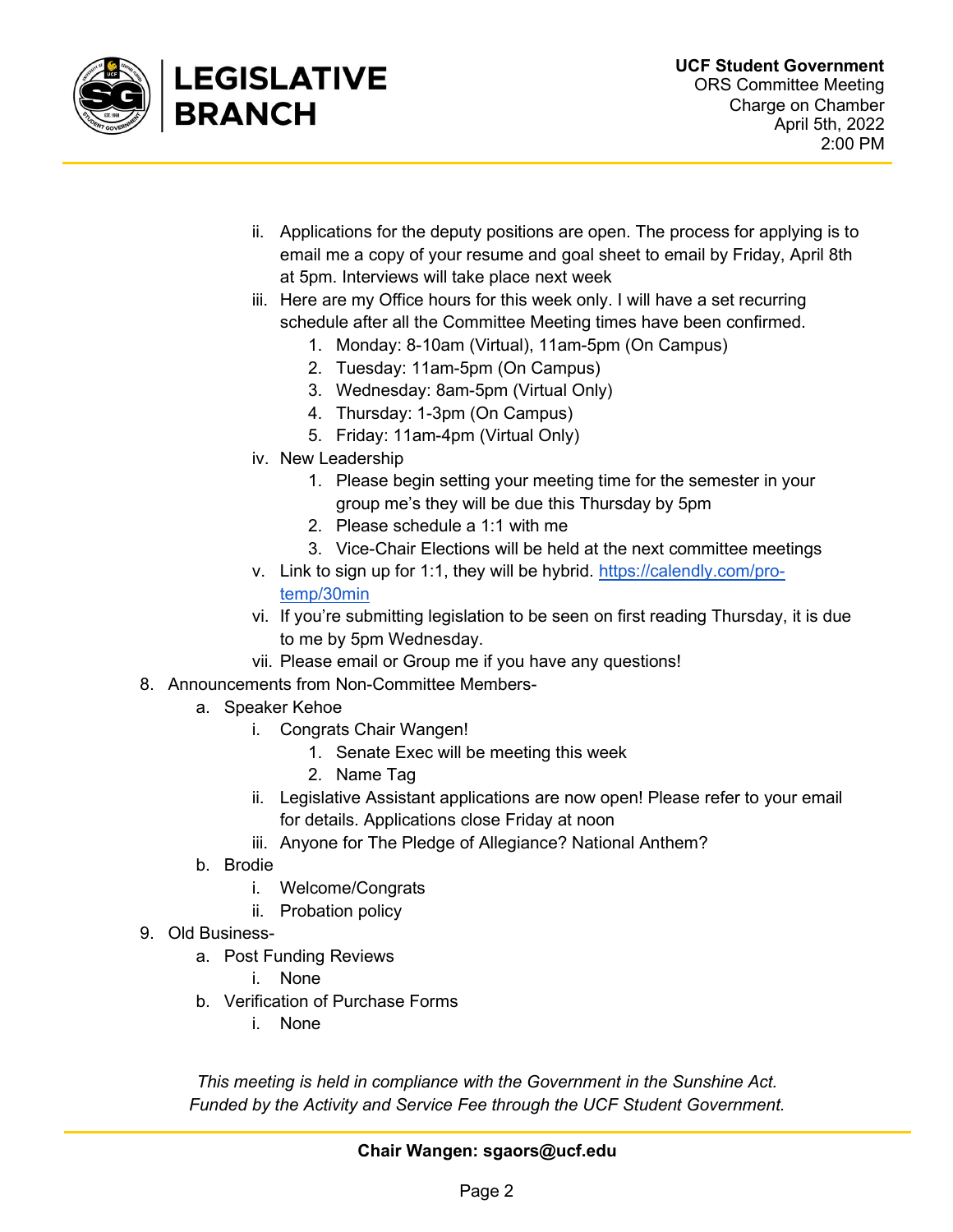

- c. Post Funding Forms
	- i. None
- d. Resolutions
	- i. None
- e. Bills
	- i. None
- 10. New Business
	- a. Post-Funding Reviews
		- i. None
	- b. Verification of Purchases Forms
		- i. None
	- c. Post Funding Forms
		- i. None
	- d. Resolutions
		- i. None
	- e. Bills
		- i. Internal Bill 54-XX [2022-2023 Funding Limitations for Registered Student Organizations]
			- 1. Speech:
				- a. Recently has been 3.25% of total Senate Accounts budget, was 4% in the past, total allocated to Senate Accounts went down, so the amount allocated to each RSO has actually gone down overall.
			- 2. Questioning:
				- a. Bertram: Budget Bill signature?
					- i. Mitchinson: Yes
			- 3. Debate:
				- a. None.
			- 4. Voting
				- a. 5-0-2 Bill passes favorably in committee
- 11. Miscellaneous Business
	- a. Chair Elections
		- i. Nominations
			- 1. Wangen
		- ii. Speeches

This meeting is held in compliance with the Government in the Sunshine Act. Funded by the Activity and Service Fee through the UCF Student Government.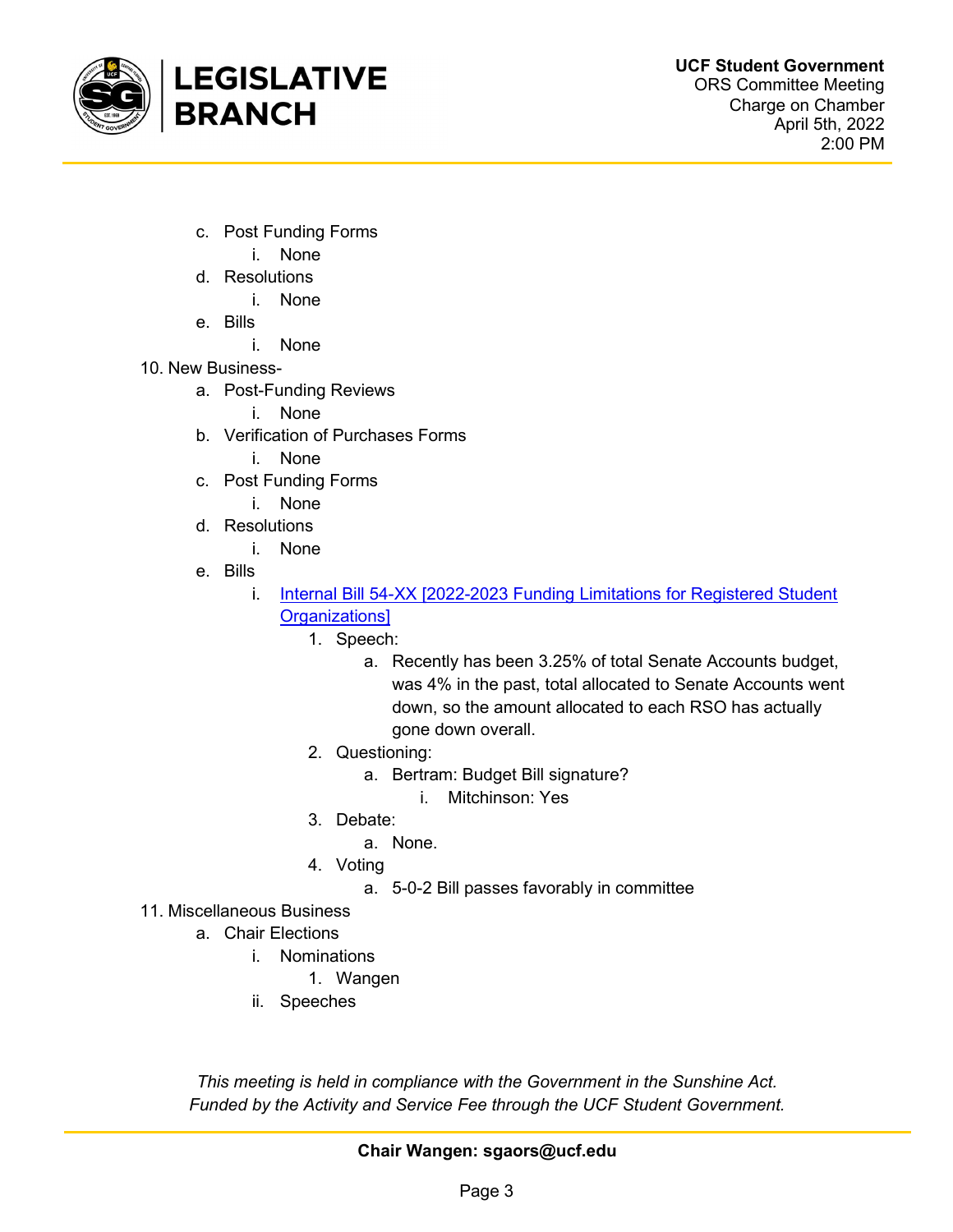

1. Wangen - Was last session's ORS Vice Chair, as ORS Chair I want to work with the Fiscal Leadership team to make it more accessible for those who are applying for funding. I want to bring back the ORS funding slip, I figured out how to recreate the old program. I have attended the ASF Budget Committee Hearings, so I am excited to be there again. We need to pass the funding cap and I have a bill prepared. I also want to review the Fiscal Probation Policy.

## iii. Questioning

- 1. Magdadaro How will you work with other fiscal chairs?
	- a. I have already communicated with new FAO Chair Millington, and we are on the same page for some of my goals, I hope to do the same with the new CRT Chair. Open communication.
- 2. Betram How will you treat RSOs fairly?
	- a. As far as sanctioning, I want to have established precedent so that we are consistent with RSOs.
- 3. Magdadaro Will you base decisions off of previous sessions?
	- a. Mostly setting our own precedent, we are a new committee, should consider everything fresh.
- 4. Bertram How will you have RSOs be more responsive?
	- a. I want to email RSOs more regularly, myself and Senators who are representing RSOs. Communicating before forms are due. Reaching out to RSOs via General Board Meetings.
- iv. Debate
	- 1. Magdadaro Supporting Wangen, she has experience with leadership and with ORS, seeing her time and knowledge of ORS, think she will do phenomenal.
- v. Vote
	- 1. 6-0-1, Sen. Wangen is elected Chair.
- 12. Final Roll Call: 7/6
- 13. Adjournment: 2:26 PM

Key:

P - Present

This meeting is held in compliance with the Government in the Sunshine Act. Funded by the Activity and Service Fee through the UCF Student Government.